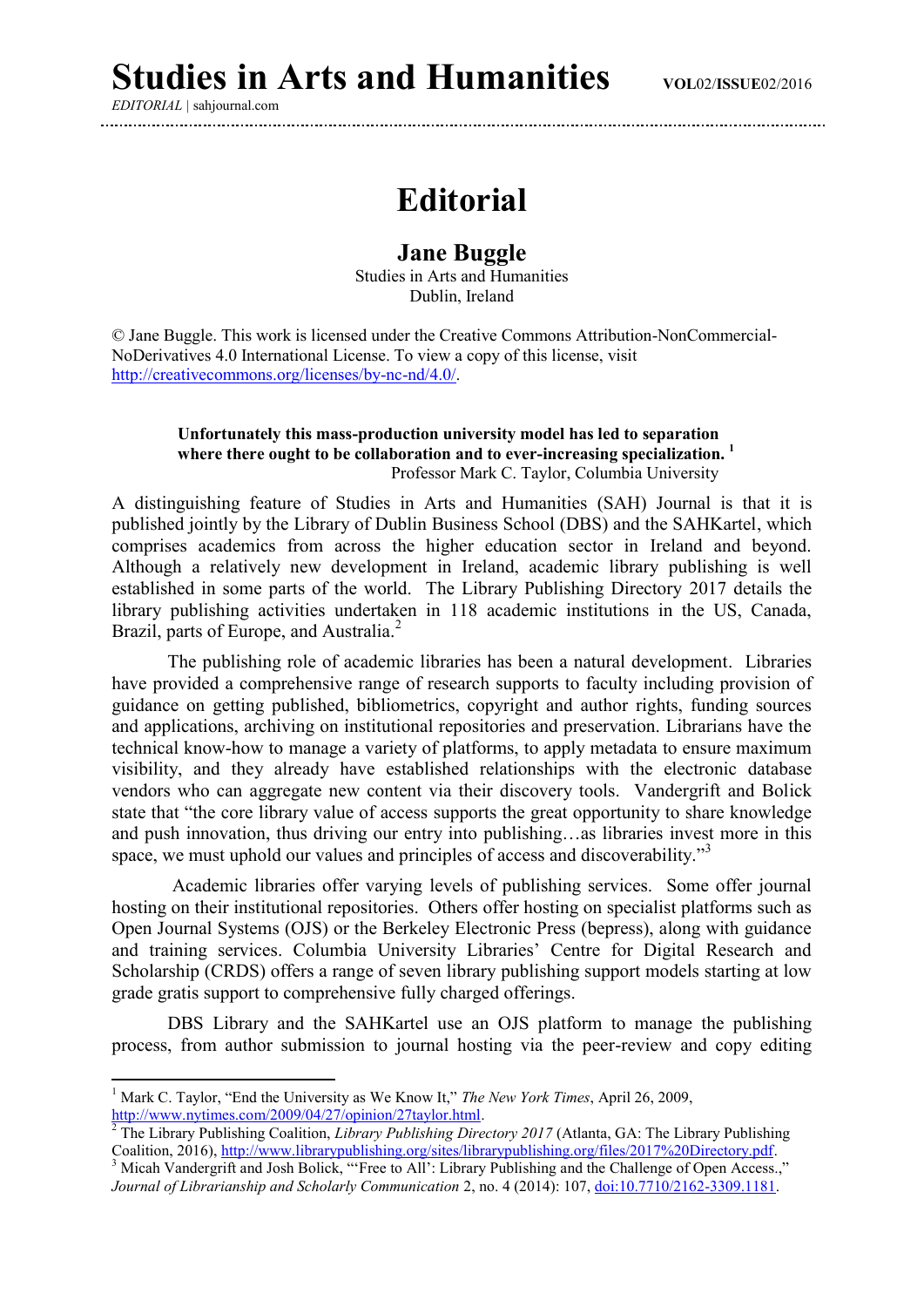processes, of SAH Journal. DBS librarians set up the OJS platform, subscribed to Cross Ref to obtain article DOIs, liaised with the British Library to secure permanent archival, uploaded the final peer-reviewed content to the journal platform, organised the layout for print on demand via Lulu [\(http://www.lulu.com\)](http://www.lulu.com/), and successfully applied to EBSCO [\(https://www.ebscohost.com/titleLists/hsi-coverage.pdf\)](https://www.ebscohost.com/titleLists/hsi-coverage.pdf) and the Directory of Open Access Journals [\(https://doaj.org\)](https://doaj.org/) for the journal to be added to their platforms for discoverability. As full co-participants, librarians and faculty have reached out to their academic and practitioner networks cross-institutionally for Advisory Board and Editorial Board members, collaborators, peer reviewers and content.

Charles Watkinson, Associate University Librarian – Publishing, University of Michigan, considers the benefits to the library of involvement in publishing to lie in increased visibility and understanding of library services.

The Library is invisible to many faculty members who do not realize when they access e-resources from their offices that librarians have made all this possible. Providing services like publishing makes the library relevant to their work in new ways and an open access approach amplifies the impact of their research…The library is a logical place to coordinate all this work and leverage central services to maximize its impact.4

The collaboration between librarians and faculty on SAH Journal has produced much more than a publishing and dissemination infrastructure. It has in fact produced a dynamic synergy which helps to dismantle and disrupt the separate academic silos that are a dominant feature of the academic world today. The breaking down of silos is at the very heart of the SAH Journal mission. Tapscott and Williams warn of the inherent dangers and the loss of opportunity of academic silos. They advocate for the development of a much wider international university model, "The 21st-century university will be a network and an ecosystem—not a tower—and educators need to get going on the partnerships to make this work for students."<sup>5</sup> Library-faculty publishing is one step towards the creation of meaningful partnerships across disciplines, institutions and countries.

In a powerful piece in the Guardian newspaper, Terry Eagleton argued that the humanities have been so devalued and underfunded that the very nature of the university has been diminished to that of "technical training facility or corporate research institute".

What we have witnessed in our own time is the death of universities as centres of critique. Since Margaret Thatcher, the role of academia has been to service the status quo, not challenge it in the name of justice, tradition, imagination, human welfare, the free play of the mind or alternative visions of the future. We will not change this simply by increasing state funding of the humanities as opposed to slashing it to nothing. We will change it by insisting that a critical reflection on human values and principles should be central to everything that goes on in universities, not just to the study of Rembrandt or Rimbaud.<sup>6</sup>

With the advent of the Trump presidency in the United States and with the resurgence of the far right in parts of Europe, we have no reason to be complacent about future funding for the arts and humanities within academia. Lyn Pasquerella, President of the Association of American Colleges and Universities, cautions:

**.** 

<sup>4</sup> Charles Watkinson, "Enquiry," November 19, 2016.

<sup>5</sup> Dan Tapscott and Anthony D. Williams, "Innovating the 21st Century University: It's Time!," *Educause* 45, no. 1 (February 2010): 24–25.

<sup>6</sup> Terry Eagleton, "The Death of Universities," *The Guardian*, December 17, 2010, 17th December 2010 edition, [https://www.theguardian.com/commentisfree/2010/dec/17/death-universities-malaise-tuition-fees.](https://www.theguardian.com/commentisfree/2010/dec/17/death-universities-malaise-tuition-fees)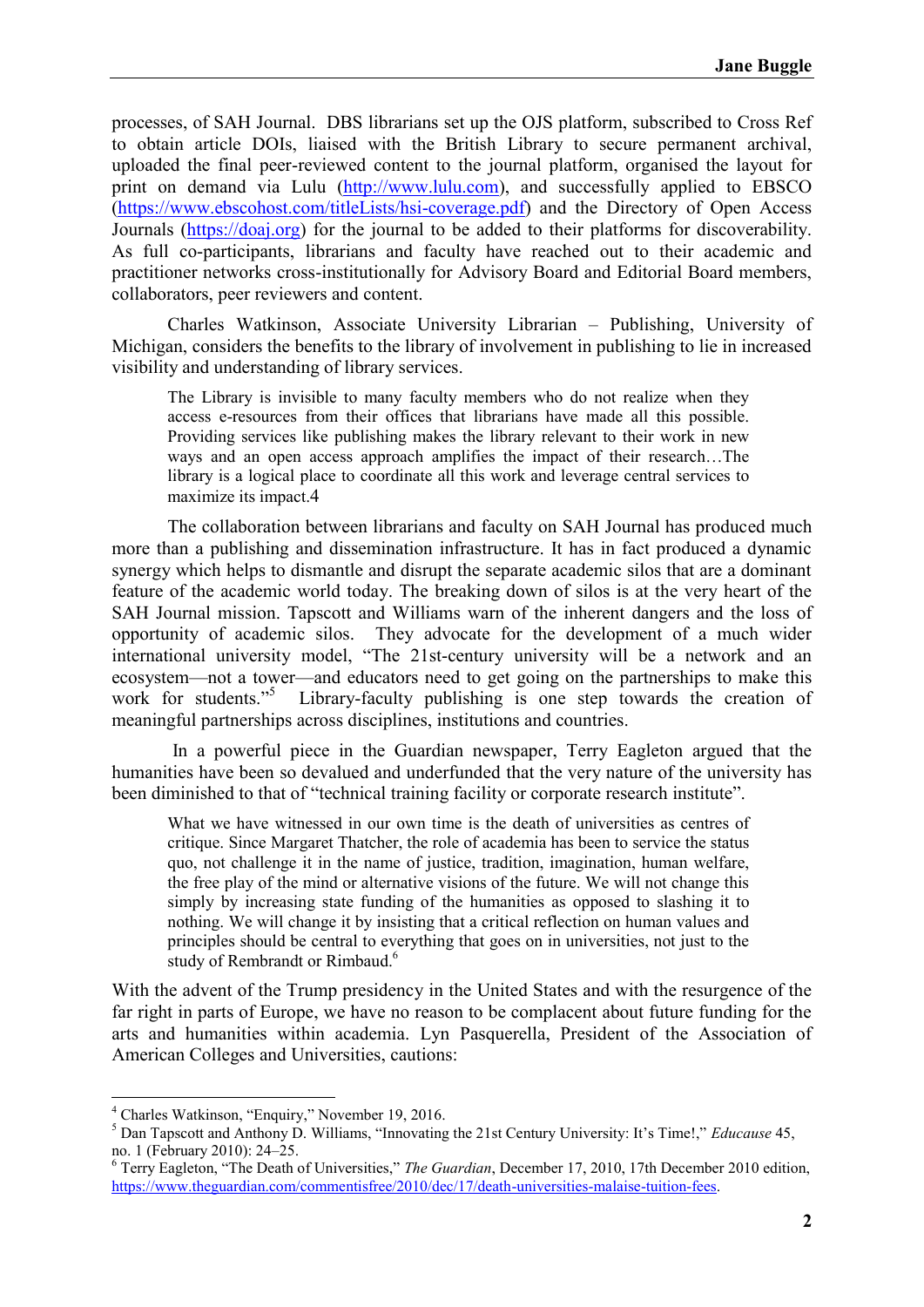...we need to be vigilant in rebutting accusations of irrelevance and illegitimacy leveled specifically at the liberal arts and sciences and to recognize those charges for what they are: collusion in the growth of an intellectual oligarchy in which only the very richest and most prestigious institutions preserve access to the liberal arts traditions. Trump's ostensible presumption that college is only about workforce training is dangerous to our democratic future. 7

Open access publishing also represents a powerful opportunity to remove barriers to the inclusion and engagement of members of the public into the intellectual debate and discourse that is taking place within universities and colleges. This is particularly important at a time when open knowledge bases are under threat, for example, 343 public libraries have closed in the UK over the past six years.<sup>8</sup> Open access publishing can engage and empower those who are traditionally excluded and disenfranchised from the flow of high quality intellectual output.

On reflection, SAH Journal has accomplished its goal of breaking down the divisions that exist between academics and practitioners as articulated in the editorial of the inaugural issue. This editorial, jointly written by the Editor in Chief, an academic, and the Managing Editor, a librarian, states:

We envision future issues where poetry, photography and fiction will sit comfortably alongside insightful academic contributions. We hope for SAH Journal to become a global multidisciplinary place of encounter for students and faculty, for academics and librarians, for those within the walls of the university and for those beyond.<sup>9</sup>

This exciting fusion of the librarian-faculty publishing partnership has provided a readily accessible, open access platform where the intellectual output of students, practitioners, artists and academics is conflated, producing a reinvigorated and inclusive cross-fertilisation within the arts and humanities sphere. At a time when the humanities are under threat, the breaking down of academic silos, the forging of partnerships between students, librarians and faculty and the open dissemination of the intellectual output of the humanities across academia and to the public can only help to strengthen and sustain the future of the arts and humanities.

The fourth issue of SAH Journal reflects the diversity of content and the eclectic range and forms of submissions envisioned above. Brian O'Keeffe examines the landscape of Irish-American adoptions in the pre-legislation period of 1947-1952. Naomi Wilson's experimental film-essay combination explores mythology and the collective unconscious through the film-as-art genre. Julie Morrissy looks at the book-length hybrid poetries of current female North American poets through the lens of Marshall McLuhan's "Newspaper Landscape". Art activist, Biancoshock has generously allowed use of his art work on the cover. A contextualizing interview about his career and vision is also included. In late 2015, SAH Journal held a public interview with the creators of the groundbreaking RTE series, Love/Hate; James Flynn (producer) and Stuart Carolan (screenwriter). The transcript is published here. Mark Ward's poignant original poem, Blackbird is featured. Connor Owen argues for the integration of ecocriticism, Bookchin's social ecology theory, Critical Realism

**.** 

<sup>&</sup>lt;sup>7</sup> Lynn Pasquerella, "The Problem with Trump's Proposal on Student Loans and the Liberal Arts (Essay) | Inside Higher Ed," accessed December 6, 2016, [https://www.insidehighered.com/views/2016/07/29/problem-trumps](https://www.insidehighered.com/views/2016/07/29/problem-trumps-proposal-student-loans-and-liberal-arts-essay)[proposal-student-loans-and-liberal-arts-essay](https://www.insidehighered.com/views/2016/07/29/problem-trumps-proposal-student-loans-and-liberal-arts-essay).

<sup>&</sup>lt;sup>8</sup> "Libraries Lose a Quarter of Staff as Hundreds Close," *BBC News*, March 29, 2016, [http://www.bbc.com/news/uk-england-35707956.](http://www.bbc.com/news/uk-england-35707956)

<sup>9</sup> Alexander Kouker and Conor Murphy, "Editorial," *Studies in Arts and Humanities Journal* 1, no. 1 (June 2015): 3–4.